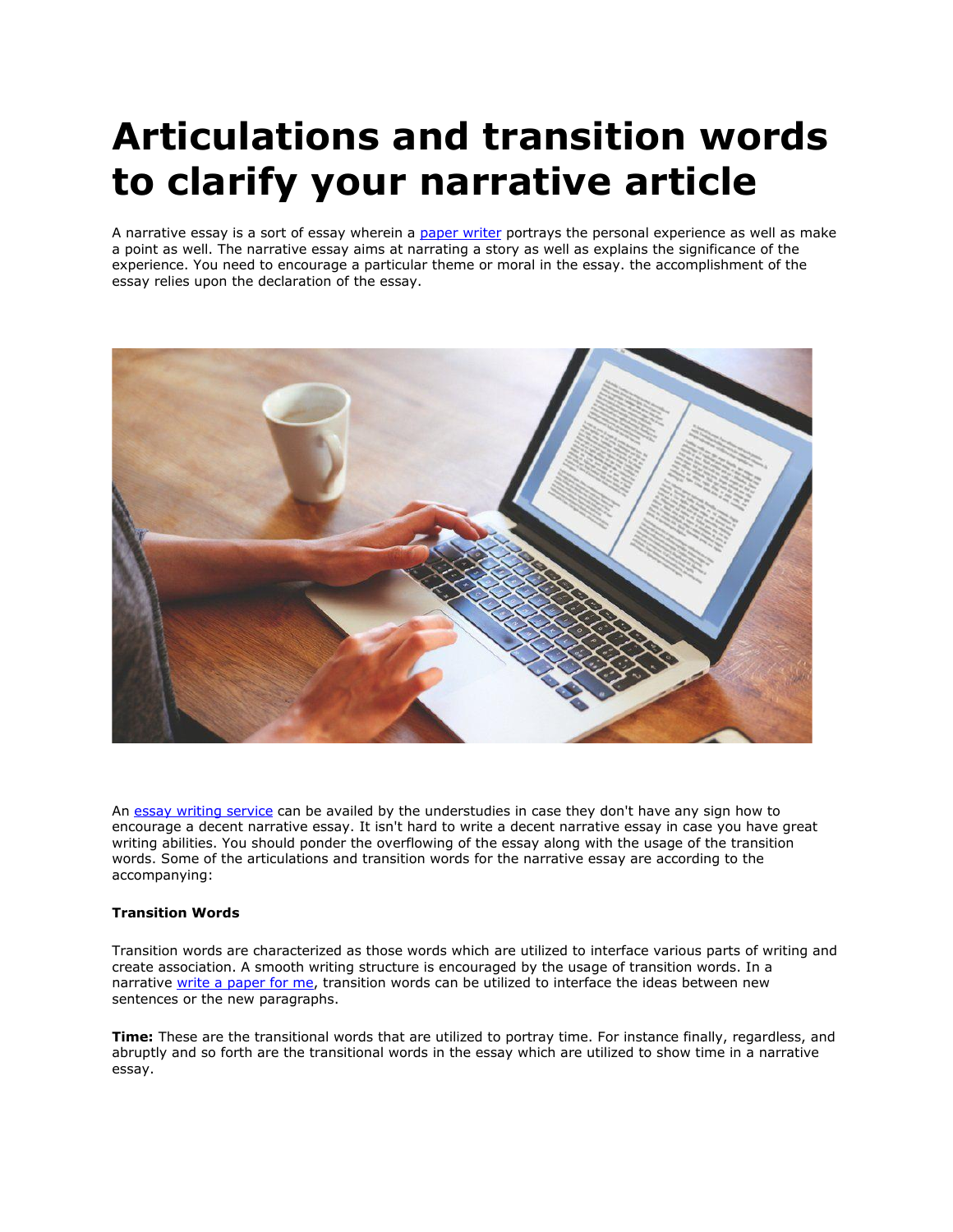**Space:** These kind of transitional words are utilized to portray the particular position or location inside the essay. Across, along the edge, also, past, finished and under and so forth are utilized to portray the space in the essay.

**Illustration:** A point in the essay can be emphasized or maintained by the usage of illustrations or examples. In this case, to illustrate, in particular, and to demonstrate and so forth are the transition words that can be utilized for this reason.

**Cause:** Causal transitions can also be utilized in the narrative essay to call attention to the cause before any impact. In case of, attributable to, since and to and so forth are the words used to portray cause in the [write](https://www.writemyessay.help/)  [an essay for me](https://www.writemyessay.help/) task.

**End:** Conclusive transition words are utilized for the restatement of the past data. These transition words can be utilized to wrap up the current part of the idea. Ultimately, overall and in summation are the transition words that can be utilized for the decision of a narrative essay.

# **Articulation**

The usage of good articulation in the narrative essay picks its flourishing. Some of the ways to make a pleasant articulation in ht essay are according to the accompanying:

## **Appeal to Sense**

Always utilize such words in the narrative essay which appeal perceives. Such words are demonstrated beneficial in the detailed portrayal of any occasion or experience.

#### **Use Dialogs**

A decent narrative essay is the one wherein dialogs are utilized. The dialogs between several individuals in the essay make the occasion understandable for the others. An occasion and any experience can b beautifully explained by the usage of dialogs or, without a doubt consider the [Best thesis writing service.](https://www.gradschoolgenius.com/thesis-writing-service)

## **Appearance**

Always explain the appearance of the characters who have been mentioned in the essay. It will make it easy for the readers to understand whom you are talking about. It increases the impact of the essay on the readers.

#### **Personality**

The characters who have been examined in the [write my paper](https://www.sharkpapers.com/write-my-paper) ought to be explained exhaustively. Their personality ought to be elaborated so readers can become particularly aware of them.

#### **Portrayal of Feelings**

The sensations of the characters of the essay ought to also be mentioned in the essay. the usage of this articulation will make the narrative essay really persuading and amazing.

An understudy can ask to write my paper to the various [dissertation writers](https://www.gradschoolgenius.com/professional-dissertation-writers) on the off chance that he doesn't understand the usage of transition words and articulations in the narrative essay.

## **Related Questions :**

[What To Write My College Essay On?](https://www.5staressays.com/write-my-essay/what-to-write-my-college-essay-on)